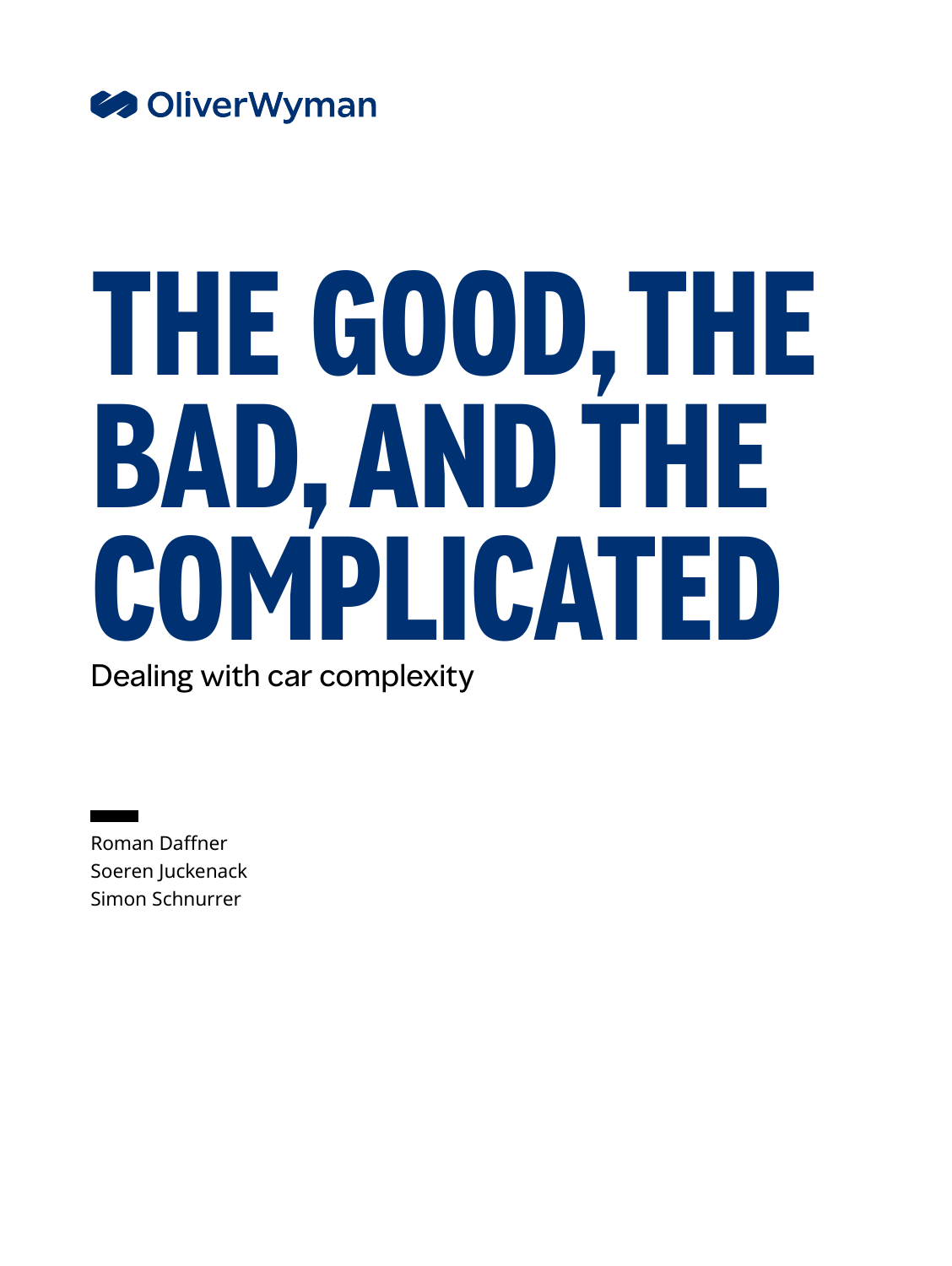Personalizing cars to the requirements and taste of the individual owner has long been a driving force in the automotive industry. But that goal appears to have spiraled out of control. As a result, car complexity has reached the point where there are so many options to choose from that it's gotten overwhelmingly cluttered — not just for original equipment manufacturers (OEMs), suppliers, and dealers, but for buyers, too.

Moreover, things are about to get even more cluttered: By 2025, the number of batteryelectric vehicles (BEVs) coexisting with legacy internal combustion engine (ICE) platforms will probably boost the number of variants per carmaker by 50 — 100% worldwide.

This complexity affects not only end customers but also OEMs and suppliers, which must stock every possible option (or at least make them easily available). All this costs money and resources. Currently, roughly 30 — 40% of all OEM employees deal with variants and associated complexity issues, and more will be needed soon. This limits capital available for company transformation, new technologies, and new business models. By pursuing strategies to crack the complexity code, automotive players could optimize the process, increase profits between €500 and €750 per car, improve their supply chain, and create a better customer experience. Nowhere is the complexity challenge more striking than in the contrast between Germany's market and that of China. While automakers in China offer limited choices, German consumers often order and specify their cars themselves. In return, German car buyers are willing to wait months to get exactly what they want in their vehicle. However, the individual preferences of so many car buyers severely taxes OEM supply chain and logistics systems, especially during periods of stress, such as trade wars or the COVID-19 pandemic.

The lessons learned in Germany can help OEMs in other markets find the optimum balance between beneficial complexity and the value it can generate, and too much of a good thing. To provide a comprehensive picture of the case for optimizing complexity, this point-of-view examines the issue from the perspectives of the OEM, the supplier, and the consumer.

#### **BIG CHANGES AHEAD**

Automotive complexity is moving from the unmanageable to the unimaginable. Driven by customers' expectations, new regulations and new technologies, the new complexity is broader and bigger than ever before as it builds on current sources of complexity while adding new ones. These include the transition away from internal combustion engine (ICE) technology to battery-electric or fuel-cell power, which is currently underway, and autonomous vehicles (AVs), which drives current advanced driver assistance systems (ADAS) development to the next level. Other sources of complication include the emergence of car connectivity and over-the-air (OTA) software upgrades. Software, evolving and multiplying at exponential rates, has taken on new prominence in shaping the automotive industry, with OEMs struggling to manage an explosion of embedded code caused by the previous industry's "add a feature, add a box" electronics strategy.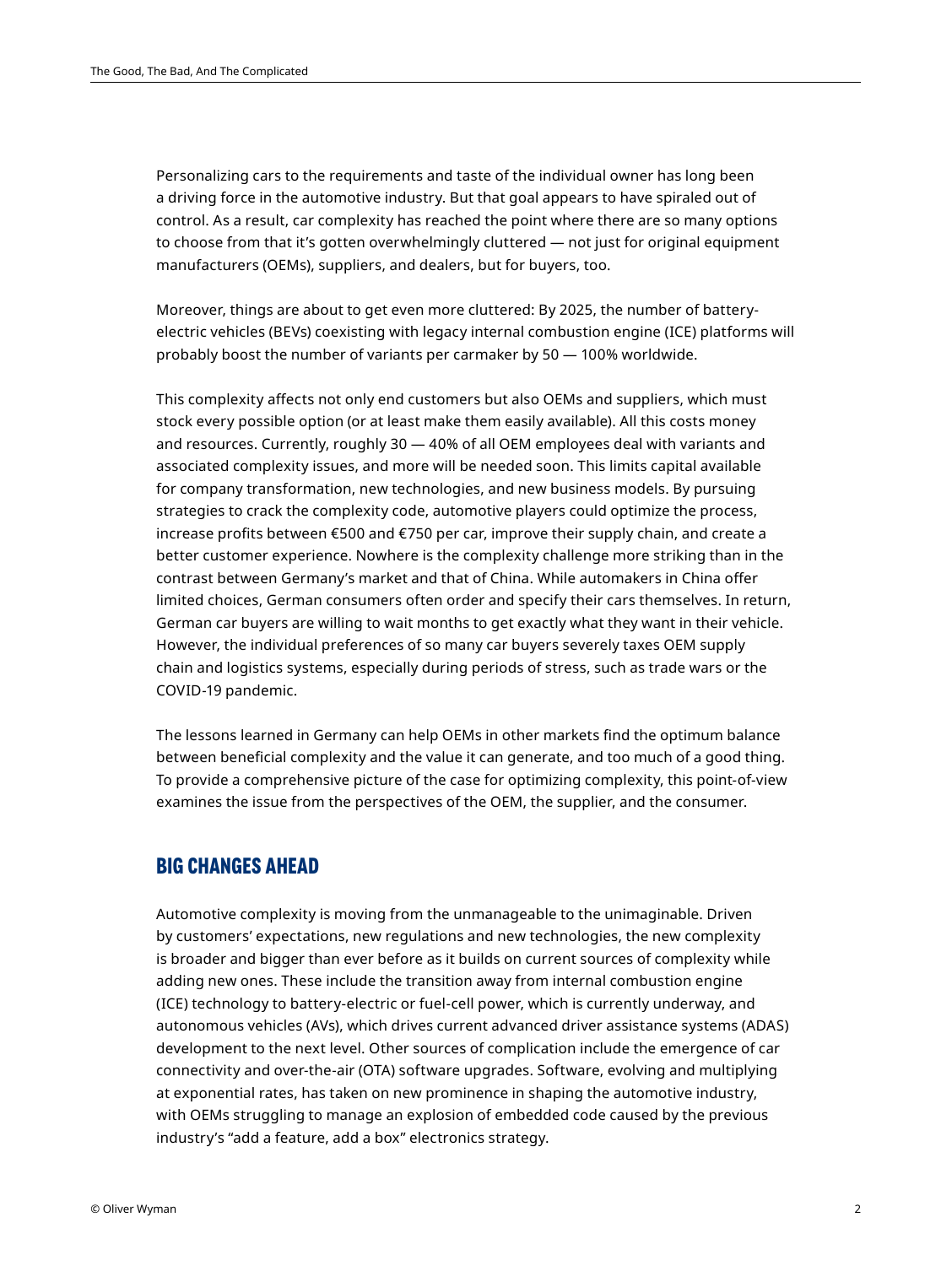None of this complexity is taking place in a vacuum: Much of it serves a purpose, resulting in new automobile features and functions. But while it may make vehicles more attractive to consumers and compliant with regulatory requirements, OEMs need to keep it to an optimal, manageable level.

However, looking at other industries and their handling with complexity, it turns out that there are different approaches out there: Compared to the automotive industry, consumer electronics seem to need far fewer "hardware" configuration options and complexity than typical automotive OEMs, even in the premium market segments. Product individualization, for them, is more effective via software, apps and data. Looking at one of the recent consumer electronics product launches with typical automotive products' complexity and came to astonishing numbers. (See Exhibit 1.)

#### **Exhibit 1: The car industry continues offering "hardware" complexity to wow customers**





Options in configuring a smartphone (e.g. Samsung S21 presented at CES 2021)1

1The numbers focus on hardware configuration options Source: Oliver Wyman analysis

## **HOW CARMAKERS CAN OPTIMIZE COMPLEXITY**

Any attempt to optimize automaker complexity must start with the customer. Determining how much complexity an OEM can tolerate depends first on the answer to another question: How much complexity do your customers really need? Understanding how much customers are willing to pay for a feature or option determines the optimal level of complexity.

This optimal point balances the benefits of complexity to the OEM and customers, against its disadvantages. For example, to an OEM, individualizing products and services can lead to a competitive advantage: Customers enjoy greater choice, allowing them to personalize and make their purchases unique. On the downside, broader choice complicates OEM supply and logistics networks, making forecasting difficult, and niche features can trigger hidden costs and cannibalization. For customers, overcomplexity makes purchase decisions more difficult and results in confused and frustrated consumers.

That's why the customer buying experience should be as simple as possible: Too many OEMs rely on overly complicated online car configurators, with unnecessary rules that get in the way.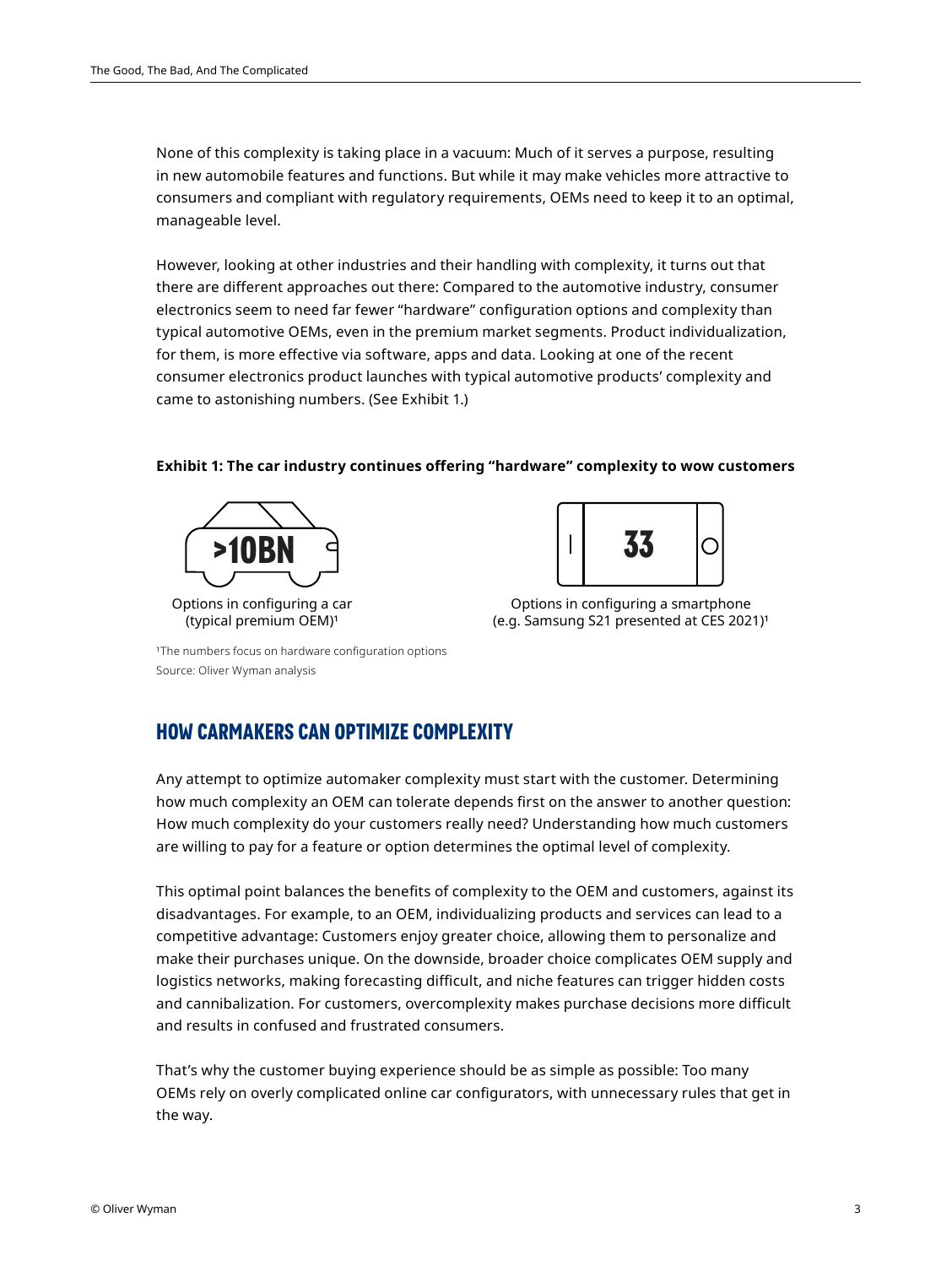# **CAPTURING SAVINGS ACROSS THE VALUE CHAIN**

Reducing complexity yields benefits across an OEM's entire value chain — from research and development (R&D) and procurement and production logistics, to quality and sales/aftersales.

**Research & Development:** Companies can seek new synergies and reductions in nonrecurring R&D expenses by "recycling" current innovations: using shared platforms and establishing guidelines to reduce or avoid one-off development projects. While these processes are already in place at all OEMs, the vast complexity hinders the efficient implementation.

**Procurement:** By streamlining and consolidating the number of suppliers and orders and taking steps to reduce inventories, tooling, and business investments, OEMs can optimize inventories, prices, and costs.

**Production and logistics:** Car manufacturers can introduce lean thinking to consolidate vehicle architectures, reduce variants, and cut logistics requirements.

**Quality:** To boost quality, OEMs should focus on reducing errors, downtime, rework, and scrap. They should also concentrate on minimizing space requirements, and on cutting warranty cases, recalls, and the overall cost of quality.

**Sales/aftersales:** Companies should focus on delivering a clear, customer-oriented product and service offering. Such an offer should be comprehensive, balancing the need to provide for individuality and efficiency against the cannibalization of high-demand product variants by less popular (and less profitable) offerings.

Our experience suggests the sooner in the product development process a company attacks complexity, the bigger the impact. (See Exhibit 2.) Things are still fluid early on in development: OEMs can still add or subtract features and functions easily. But this fluidity rapidly hardens in the later stages of the development process.

Companies also need to distinguish external "visible" complexity from internal varieties. External types are easy to spot, consisting of too many models, engines, transmissions, colors, wheels, and trim packages. Internal complexity comes in a more subtle form: across cars, series, models, markets, shared platforms, parts, and components. While the emphasis with external complexity consists of streamlining and consolidating, the internal challenge involves finding ways to do things better and cheaper.

To find the perfect balance, an OEM needs to explore customer analytics, using data to understand the sales history of customer segments and undertaking market research such as strategic choice analysis. They should seek out their dealers' views and the opinions of experts inside the company. Companies should conduct breakeven analyses to determine which levels of product variety will deliver the most profit.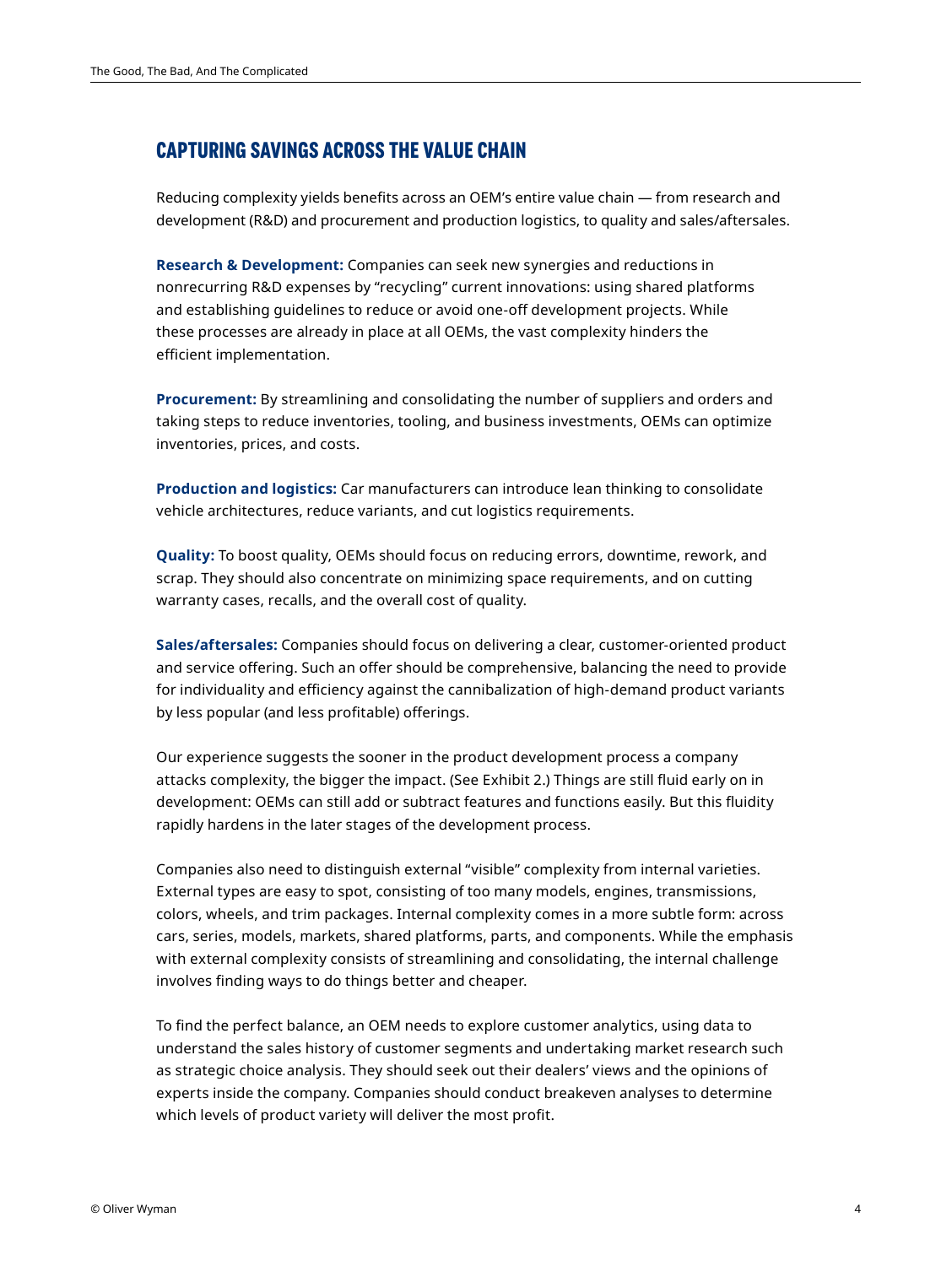# **Exhibit 2: Proactive levers have the highest cost impact, but also short-term measures Exhibit 2: Proactive levers have the highe**<br>can realize significant savings

**Overview on complexity cost savings along development cycle** Possibilities are highest in project development phase and decrease significantly



Proactive levers have the highest impact



# **MODELLING COMPLEXITY**

There's a temptation on the part of company managers to attack complexity by hacking away indiscriminately to improve profitability, but doing so often does more harm than good. Without priorities and research, companies have little or no transparency regarding the extent to which such cuts affect customer purchase decisions.

Instead, it's best to model complexity costs and calculate the effects of reduction measures. A modular model can be tailored to the OEM's specific needs to gain a detailed, holistic, and granular view that includes the cost per variant, the value a feature adds, its savings over time, and all relevant cost elements, purchasing effects, and economies of scale (See "Streamlining Complexity" box below). The model simulates customer migration effects, such as switching to variants/models or to a competitor's products. It integrates with the development process and can span a company's entire value chain, from R&D to aftersales, providing the OEM with a "price list" for complexity costs across product variants and associated functional areas.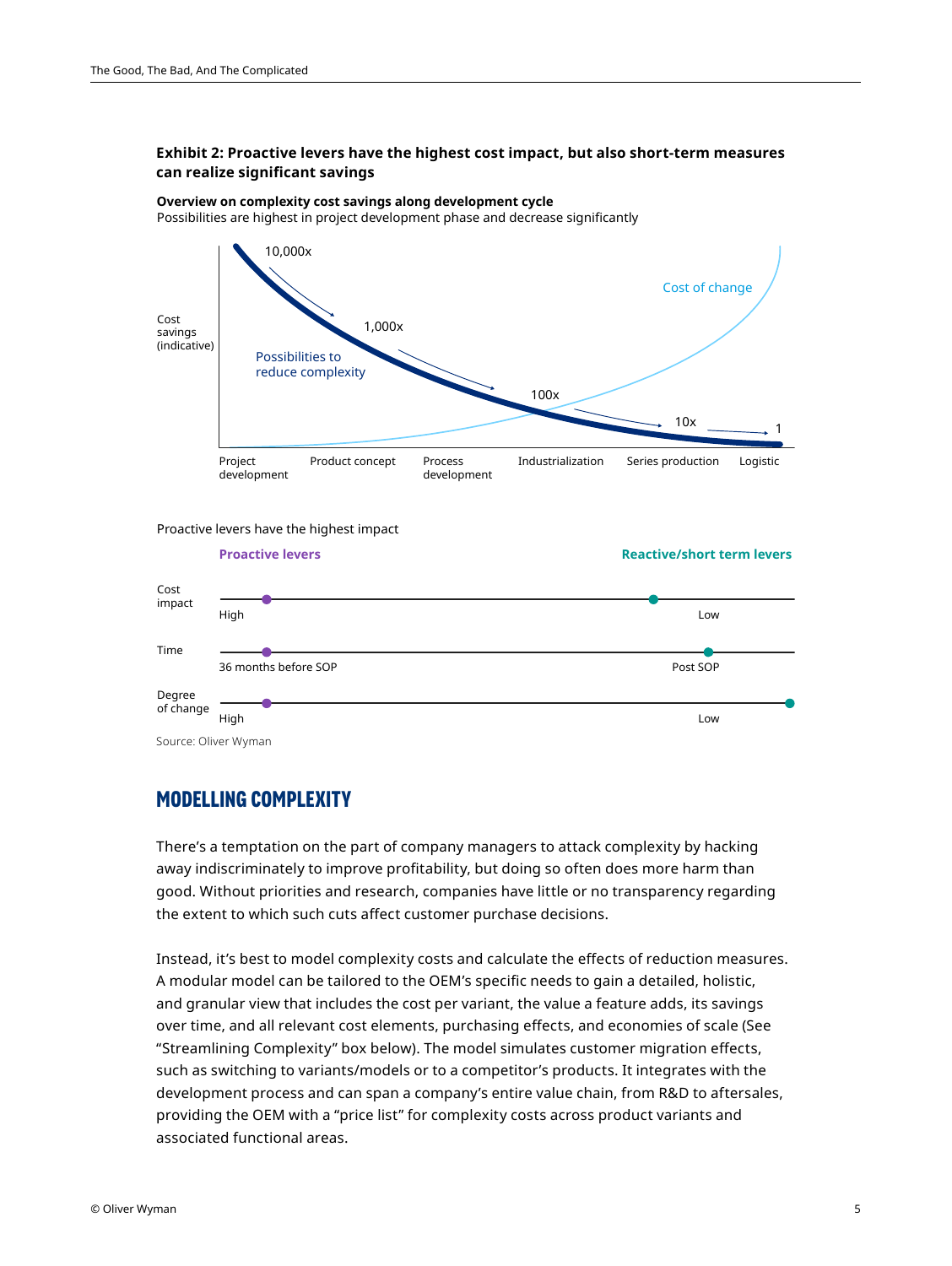#### **"Streamlining Complexity"**

One automaker used the model to make an early decision to discontinue a powertrain variant that saved the company roughly €14 million in complexity costs over the lifetime of the vehicle. The company's savings would have been even larger had it discontinued the powertrain entirely rather than only on one car line — a step it is currently considering. In another case, an OEM used the model to optimize the build complexity of an entry-level vehicle and reduced costs by approximately  $\epsilon$ 20 million over the product lifecycle. In this case, the savings came from across the value chain.

#### **PROVEN WAYS TO REDUCE COMPLEXITY AND COST**

A proven way to reduce complexity involves evaluating relevant information on an endto-end basis and including both a customer and a cost perspective. To understand the likely customer response to removing a car option, complexity reduction teams model the percentages of customers the OEM could "upsell" to a better equipped vehicle, those that would simply do without the option but stay with the same vehicle, and the ones that would abandon the brand and seek a competitor product. The team then overlays these findings with cost data from individual departments along the value chain to determine the change's total cost impact over the lifecycle of the vehicle. (See Case Study 1: Less Is More.)

While efforts to reduce complexity outright — cutting assembly lines, products, features, or equipment — have the biggest impact, other approaches, such as harmonizing standardization, bundling options, and modifying build rules also generate results. Harmonizing standards across markets, models, and country variants can play a role. Bundling options and making more features standard equipment can simplify build schedules and make customer choices less confusing. And modifying rules of option combinations can help the customer experience, as much as it can avoid internal complexity. (See Case Study 2: Using an End-to-End Approach.)

Automakers can rely on smart tools to aid decision-making and provide recommendations for customers. These tools range from smart, personalized recommendation systems to automated tool support for configuring stock vehicles. Other aids include forecasting techniques enhanced via artificial intelligence, big data, and advanced analytics, which can ensure that each vehicle configured and built finds an owner ready and willing to buy it.

#### **SOFTWARE'S ROLE IN REDUCING COMPLEXITY**

Software can provide new functions and features "virtually" by activating them via over-the-air (OtA) upgrades. In fact, the emergence of software as the key differentiator will both aid the automotive industry in its push toward individualization and confound it, as embedded lines of code multiply to unwieldly levels of complexity.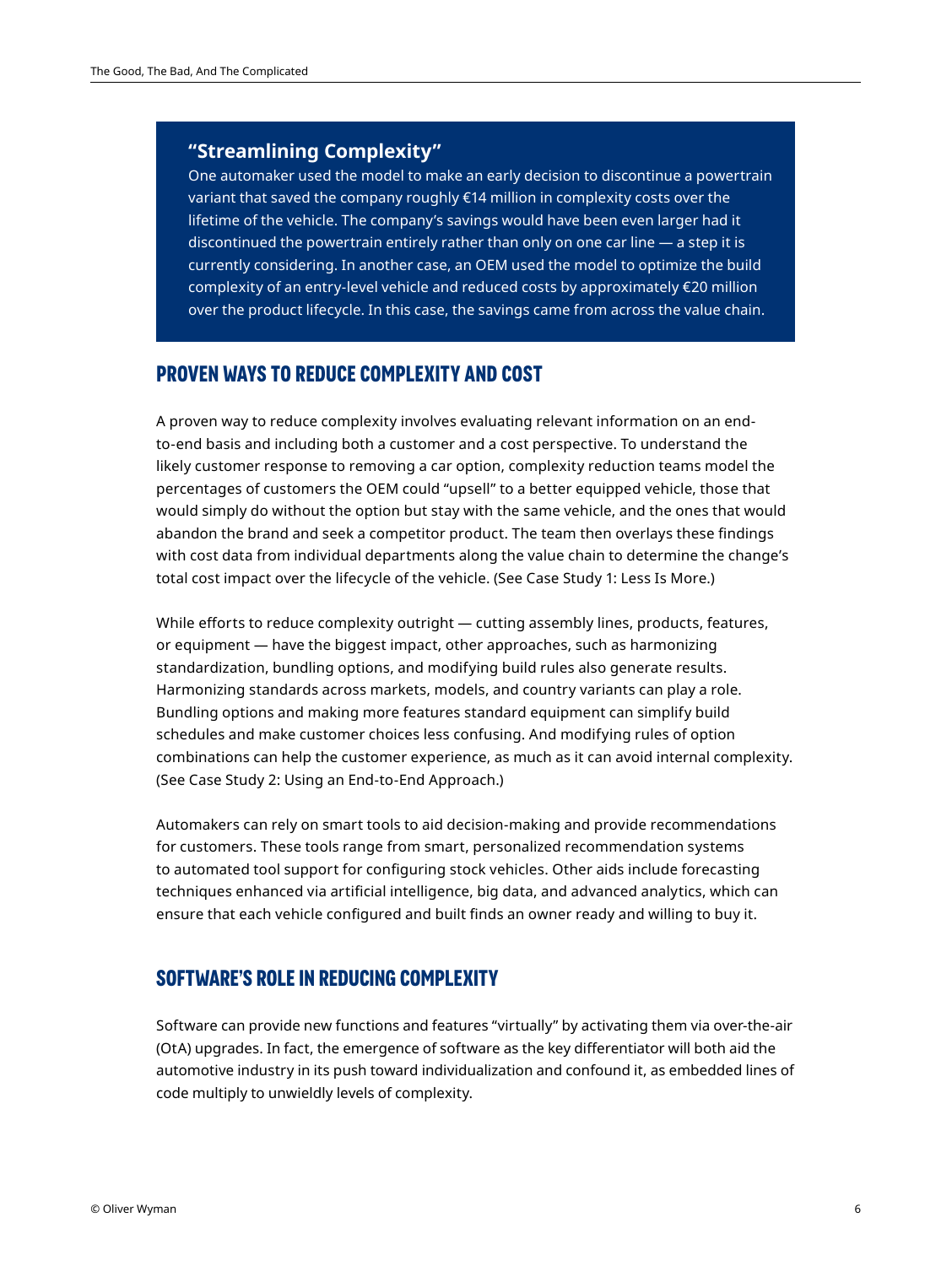#### **Case Study 1: Less Is More.**

To cut costs, one OEM's complexity-reduction team analyzed the impact on sales of removing some seats from a car model. The team projected the customer "take rate" for this option on the model under consideration was low — less than 20 percent. More importantly, it determined the returns from customers switching to more expensive models in the OEM's line and those staying with the vehicle despite the lack of these seats would more than offset the loss of customers that shifted to competitors. Cost savings over the model's lifecycle would tally about €180 million.

#### **Case Study 2: Using an End-to-End Approach.**

Taking things one step further, an automaker initially embraced bundling in its complexity reduction efforts, but soon realized focusing on complexity reduction in terms of eliminating unnecessary variants in assembly lines, powertrains and other areas could deliver three times as much cost savings. Ultimately, it discovered that by undertaking an end-to-end, system-wide transformation of its entire value chain to reduce complexity, it could more than double the impact of its complexity reduction efforts. This proven end-to-end approach can deliver approximately €500 to €750 in savings per vehicle, drawn from across the value chain.

In response, the automotive industry is on the cusp of embracing a new electronic architecture: moving from the current architecture where many features have their own digital control unit and software, to a centralized electronics architecture like those used in aviation and aerospace. This approach requires greater central computing power but can dramatically reduce software and electronic hardware proliferation. A sign of the need for a new architecture is apparent in one of the more annoying electronics/electric challenges OEMs face: managing the wiring harness, which continues to grow dramatically as it connects the many feature-specific control units scattered throughout the vehicle.

Beyond the vehicle itself, software can also play a role in guiding shoppers, using AI to suggest enhancements in configuring cars and providing a more intuitive and valuable interaction.

#### **SUPPLIERS: BALANCING PAIN AND GAIN**

Suppliers face a delicate balancing act when it comes to complexity. They can benefit financially from the OEM desire to offer more to every customer, but the operational pain of satisfying those desires can hurt both their credibility with automakers and the bottom line. Tier-1 suppliers often serve as auxiliary innovation engines for their OEMs, developing new features and concepts that enable automakers to differentiate their products. Such innovations expand suppliers' margins, as the advances earn price premiums and only later become commoditized.

But innovation, unless managed, carries a complexity cost. OEMs increasingly expect their supply base to bring forward attractive, customer-preferred innovations, but to do so requires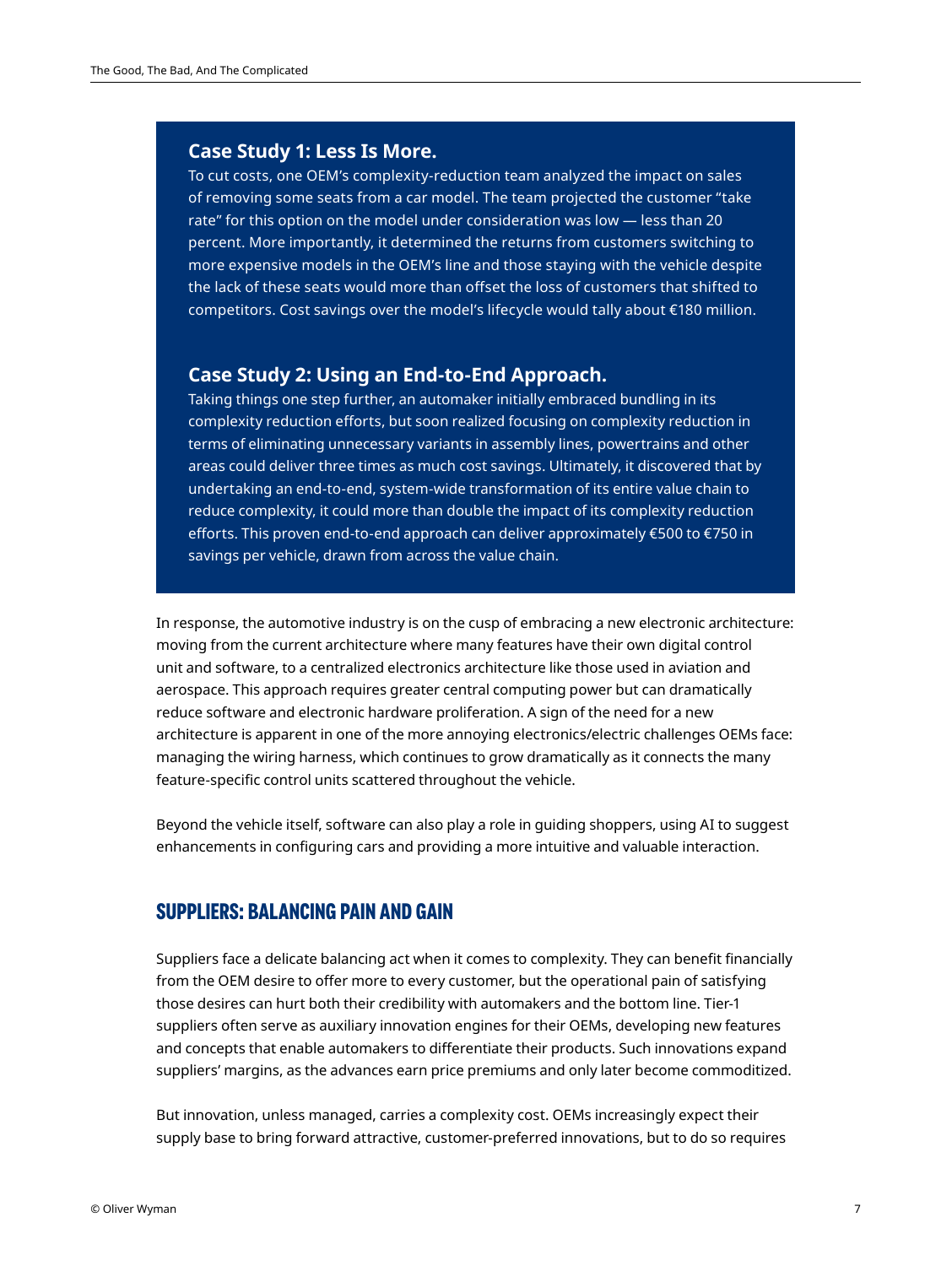that suppliers understand the end customer as well as, if not better than the automakers themselves. That costs money, and since not all innovations will be of interest to their OEM customers, these efforts can clutter a supplier's portfolio of offerings without creating value.

Operationally, suppliers march in lockstep with their OEM customers, gearing up to provide the features and options demanded in the quantities specified. If the OEM guesses wrong in its forecasts, the supplier either needs to throttle back production or speed it up dramatically. Today's increasing levels of complexity can complicate this process and the supplier's relationship with the carmaker.

Given their need to understand the end customer, suppliers require transparency into the end customer's desire for differentiated product offerings and what they are willing to pay for them. At the same time, incumbent suppliers must streamline their internal processes across their own value chains, pushing for leaner processes and cleaner organizational structures. They also need to keep an eye on all the new players circling the industry, from start-ups to tech giants, each trying to outcompete and out-innovate them to gain a place at the OEM's table.

#### **CUSTOMERS: TOO MANY CHOICES?**

At what point does the sheer array of options and features simply overwhelm car buyers? Consumers are of two minds on this question. First, they want the same levels of individualization available on social media platforms and other digital venues, which rely on software-driven virtualization to personalize offers — an avenue only partially available to automotive industry due to the lack of a standardized digital architecture. Second, many realize too much variety can make choosing difficult — and expensive.

Another concern among consumers adds a new layer of meaning to the complexity question: sustainability. Growing segments of buyers want to know the products they buy will be environmentally friendly or neutral — cutting complexity can appeal to these shoppers but doing so will require OEMs and suppliers to move toward sustainable and connected products.

## **MAKING COMPLEXITY PAY**

The industry will never return to the days of one-size-fits-all utility, which means dealing with complexity will remain a fact of life. However, maintaining a consistent balance between necessary complexity and profitable growth can enable OEMs and suppliers to compete in the rapidly changing market.

Companies need to create a sustainable culture that seeks out and eliminates destructive levels of complexity, rather than dealing with it as a one-off effort. We expect OEMs to reduce their overall complexity by 30 — 50% by 2030. And if they go about it intelligently, few consumers will notice the difference — thus freeing up the resources necessary for tackling the fundamental industry transformation that lies ahead.